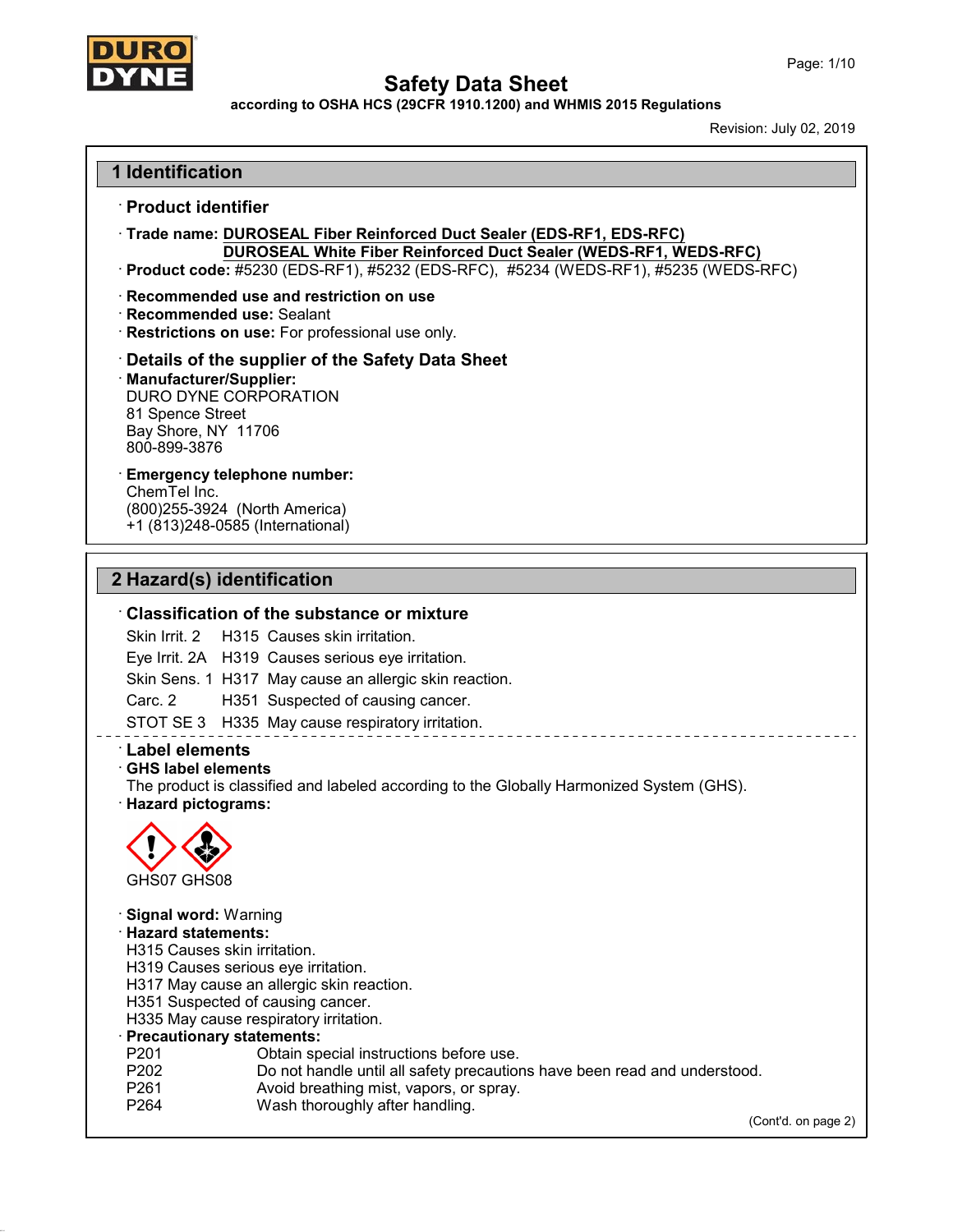

**according to OSHA HCS (29CFR 1910.1200) and WHMIS 2015 Regulations**

Revision: July 02,2019

# **Trade name: DUROSEAL Fiber Reinforced Duct Sealer (EDS-RF1, EDS-RFC) DUROSEAL White Fiber Reinforced Duct Sealer (WEDS-RF1, WEDS-RFC)**

|                  | (Cont'd. of page 1)                                                                                   |
|------------------|-------------------------------------------------------------------------------------------------------|
| P <sub>271</sub> | Use only outdoors or in a well-ventilated area.                                                       |
| P <sub>272</sub> | Contaminated work clothing must not be allowed out of the workplace.                                  |
| P <sub>280</sub> | Wear protective gloves/protective clothing/eye protection.                                            |
| P302+P352        | If on skin: Wash with plenty of soap and water.                                                       |
| P304+P340        | IF INHALED: Remove person to fresh air and keep comfortable for breathing.                            |
|                  | P305+P351+P338 IF IN EYES: Rinse cautiously with water for several minutes. Remove contact lenses, if |
|                  | present and easy to do. Continue rinsing.                                                             |
| P308+P313        | IF exposed or concerned: Get medical advice/attention.                                                |
| P312             | Call a poison center/doctor if you feel unwell.                                                       |
| P333+P313        | If skin irritation or rash occurs: Get medical advice/attention.                                      |
| P337+P313        | If eye irritation persists: Get medical advice/attention.                                             |
| P362+P364        | Take off contaminated clothing and wash it before reuse.                                              |
| P403+P233        | Store in a well-ventilated place. Keep container tightly closed.                                      |
| P405             | Store locked up.                                                                                      |
| P <sub>501</sub> | Dispose of contents/container in accordance with local/regional/national/international                |
|                  | regulations.                                                                                          |
|                  | Other hazards There are no other hazards not otherwise classified that have been identified.          |

# **3 Composition/information on ingredients**

### · **Chemical characterization: Mixtures**

| Components:         |                                                                                                                                                                                                                                                     |        |  |
|---------------------|-----------------------------------------------------------------------------------------------------------------------------------------------------------------------------------------------------------------------------------------------------|--------|--|
|                     | 1317-65-3 Limestone                                                                                                                                                                                                                                 | 40-50% |  |
|                     | $\overline{140-88-5}$ ethyl acrylate<br>$\circledcirc$ Flam. Liq. 2, H225<br><b>♦ Carc. 2, H351</b><br>Acute Tox. 4, H302; Acute Tox. 4, H312; Acute Tox. 4, H332; Skin Irrit. 2, H315;<br>Eye Irrit. 2A, H319; Skin Sens. 1, H317; STOT SE 3, H335 | 5-10%  |  |
| 14808-60-7   Quartz |                                                                                                                                                                                                                                                     | $1\%$  |  |
|                     | 13463-67-7 Titanium dioxide                                                                                                                                                                                                                         | $1\%$  |  |

# · **Additional information:**

For the listed ingredient(s), the identity and/or exact percentage(s) are being withheld as a trade secret. For the wording of the listed Hazard Statements, refer to section 16.

# **4 First-aid measures**

# · **Description of first aid measures**

- · **After inhalation:** Supply fresh air; consult doctor in case of complaints.
- · **After skin contact:**

Immediately wash with water and soap and rinse thoroughly.

If skin irritation or rash occurs: Get medical advice/attention.

# · **After eye contact:**

Remove contact lenses if worn.

Rinse opened eye for several minutes under running water. If symptoms persist, consult a doctor.

# · **After swallowing:**

49.0.14

Rinse out mouth and then drink plenty of water.

(Cont'd. on page 3)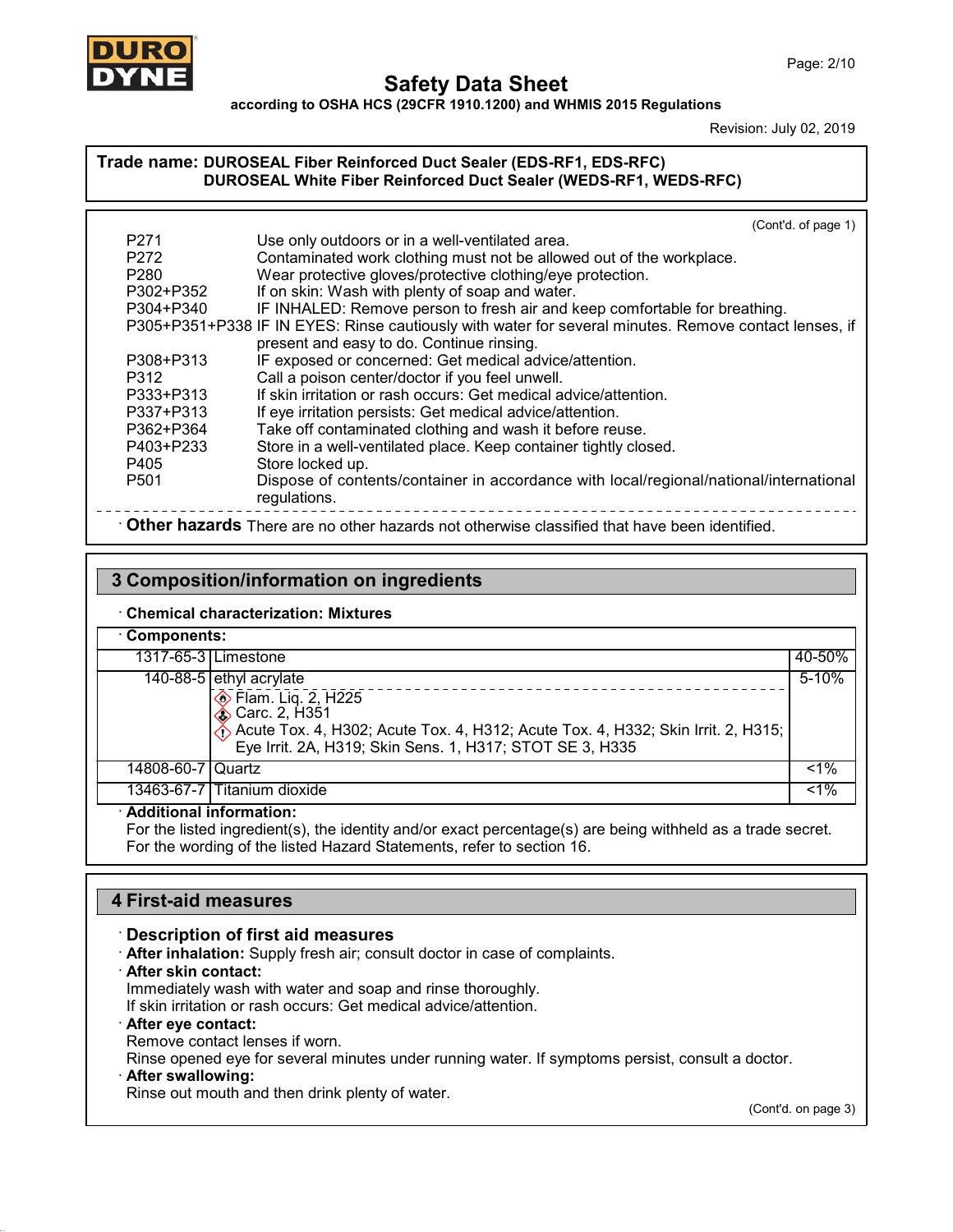

**according to OSHA HCS (29CFR 1910.1200) and WHMIS 2015 Regulations**

Revision: July 02,2019

### **Trade name: DUROSEAL Fiber Reinforced Duct Sealer (EDS-RF1, EDS-RFC) DUROSEAL White Fiber Reinforced Duct Sealer (WEDS-RF1, WEDS-RFC)**

(Cont'd. of page 2)

Do not induce vomiting; immediately call for medical help. · **Most important symptoms and effects, both acute and delayed:** Irritating to eyes, respiratory system and skin. Coughing Allergic reactions Nausea in case of ingestion. May cause gastro-intestinal irritation if ingested. · **Danger:** Suspected of causing cancer.

· **Indication of any immediate medical attention and special treatment needed:** Contains ethyl acrylate. May produce an allergic reaction. Treat skin and mucous membrane with antihistamine and corticoid preparations.

# **5 Fire-fighting measures**

### · **Extinguishing media**

· **Suitable extinguishing agents:** Use fire fighting measures that suit the environment.

- · **For safety reasons unsuitable extinguishing agents:** No relevant information available.
- · **Special hazards arising from the substance or mixture**

Formation of toxic gases is possible during heating or in case of fire.

- · **Advice for firefighters**
- · **Protective equipment:**

Wear self-contained respiratory protective device.

Wear fully protective suit.

# **6 Accidental release measures**

· **Personal precautions, protective equipment and emergency procedures**

Use personal protective equipment as required. Ensure adequate ventilation.

· **Environmental precautions** Avoid release to the environment.

# · **Methods and material for containment and cleaning up**

Towel or mop up material and collect in a suitable container. Send for recovery or disposal in suitable receptacles.

#### · **Reference to other sections**

See Section 7 for information on safe handling.

See Section 8 for information on personal protection equipment.

See Section 13 for disposal information.

# **7 Handling and storage**

# · **Handling**

49.0.14

· **Precautions for safe handling:** Handle with care. Keep out of reach of children.

· **Conditions for safe storage, including any incompatibilities**

(Cont'd. on page 4)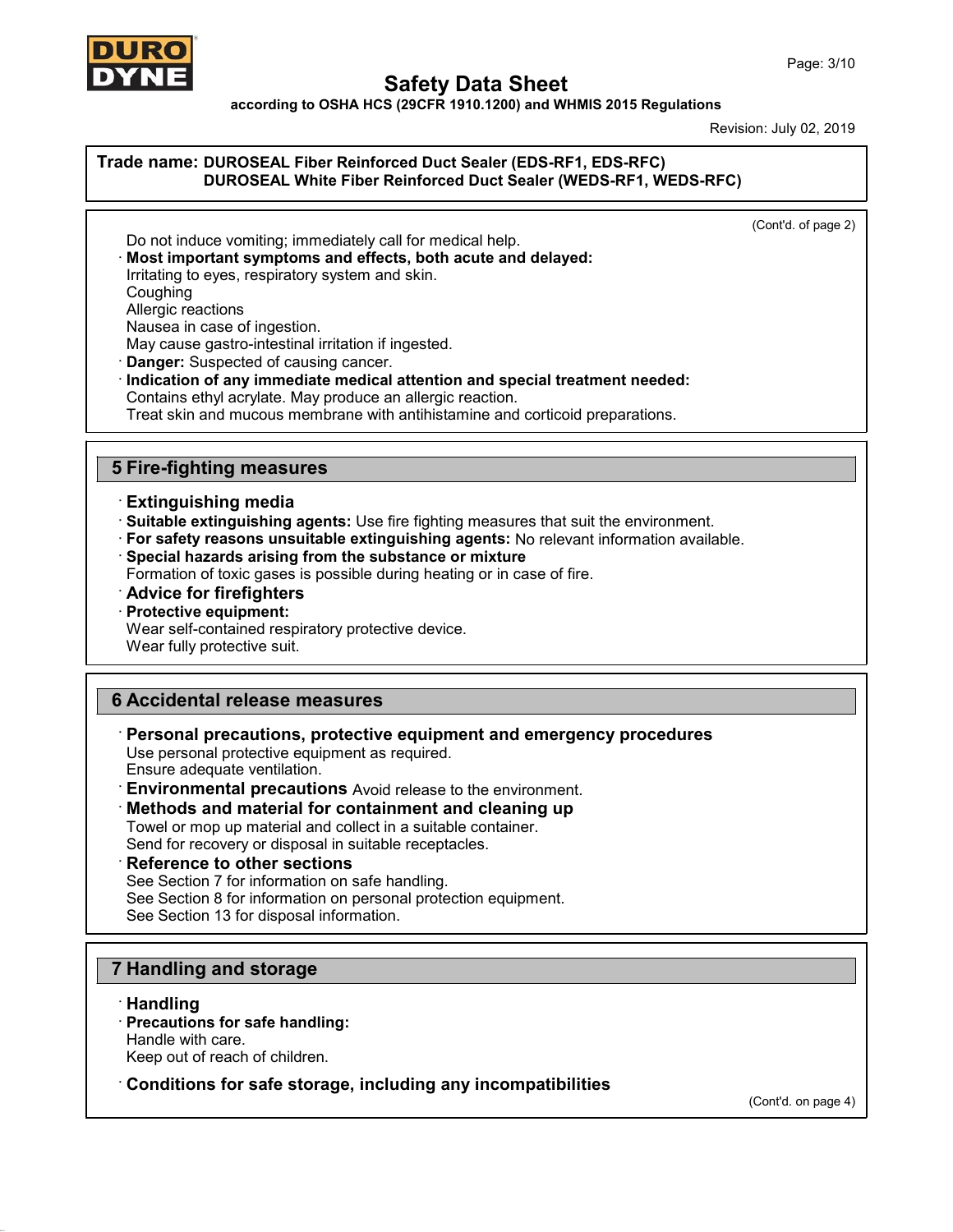

49.0.14

# **Safety Data Sheet**

**according to OSHA HCS (29CFR 1910.1200) and WHMIS 2015 Regulations**

Revision: July 02,2019

# **Trade name: DUROSEAL Fiber Reinforced Duct Sealer (EDS-RF1, EDS-RFC) DUROSEAL White Fiber Reinforced Duct Sealer (WEDS-RF1, WEDS-RFC)**

(Cont'd. of page 3)

· **Requirements to be met by storerooms and receptacles:** Avoid storage near extreme heat, ignition sources or open flame. Store in cool, dry conditions in well sealed receptacles. · **Information about storage in one common storage facility:**

Store away from foodstuffs.

Store away from oxidizing agents.

- · **Further information about storage conditions:** Storage Temperatures: 35-110 °F / 2-43 °C.
- · **Specific end use(s)** No relevant information available.

|                           | 8 Exposure controls/personal protection                                                          |
|---------------------------|--------------------------------------------------------------------------------------------------|
| <b>Control parameters</b> |                                                                                                  |
|                           | Components with limit values that require monitoring at the workplace:                           |
| 1317-65-3 Limestone       |                                                                                                  |
| PEL (USA)                 | Long-term value: 15* 5** mg/m <sup>3</sup><br>*total dust **respirable fraction                  |
| REL (USA)                 | Long-term value: 10* 5** mg/m <sup>3</sup><br>*total dust **respirable fraction                  |
| TLV (USA)                 | TLV withdrawn                                                                                    |
| 140-88-5 ethyl acrylate   |                                                                                                  |
| PEL (USA)                 | Long-term value: 100 mg/m <sup>3</sup> , 25 ppm<br>Skin                                          |
| REL (USA)                 | See Pocket Guide App. A                                                                          |
| TLV (USA)                 | Short-term value: 61 mg/m <sup>3</sup> , 15 ppm<br>Long-term value: 20 mg/m <sup>3</sup> , 5 ppm |
| EL (Canada)               | Short-term value: 15 ppm<br>Long-term value: 5 ppm<br>IARC 2B; S(D)                              |
| EV (Canada)               | Short-term value: 15 ppm<br>Long-term value: 5 ppm<br><b>Skin</b>                                |
|                           | LMPE (Mexico) Short-term value: 15 ppm<br>Long-term value: 5 ppm<br>A4                           |
| 14808-60-7 Quartz         |                                                                                                  |
| PEL (USA)                 | Long-term value: 0.05* mg/m <sup>3</sup><br>*resp. dust; 30mg/m3/%SiO2+2                         |
| REL (USA)                 | Long-term value: 0.05* mg/m <sup>3</sup><br>*respirable dust; See Pocket Guide App. A            |
| TLV (USA)                 | Long-term value: 0.025* mg/m <sup>3</sup><br>*as respirable fraction                             |
| EL (Canada)               | Long-term value: 0.025 mg/m <sup>3</sup><br>ACGIH A2; IARC 1                                     |
| EV (Canada)               | Long-term value: 0.10* mg/m <sup>3</sup>                                                         |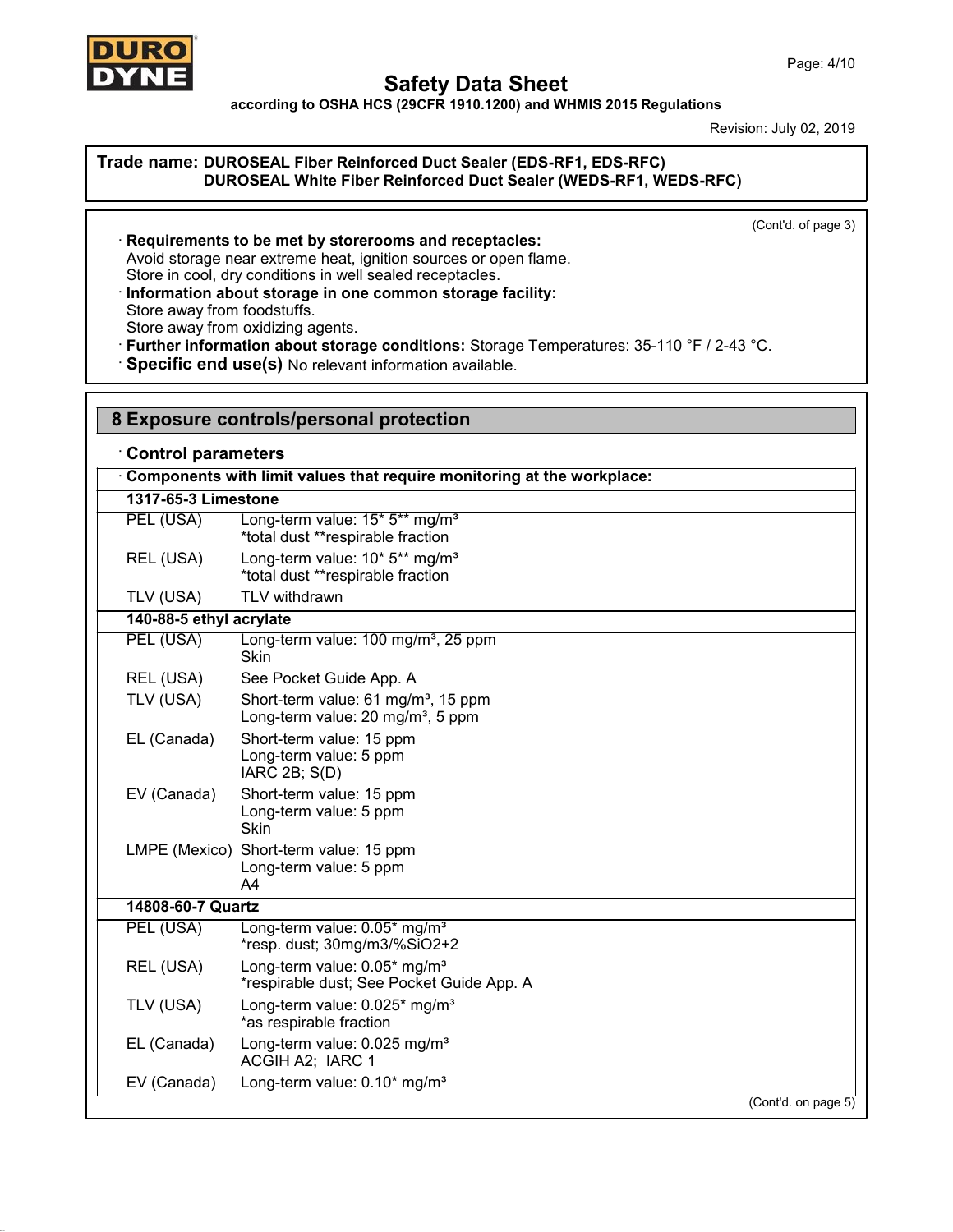

49.0.14

# **Safety Data Sheet**

# **according to OSHA HCS (29CFR 1910.1200) and WHMIS 2015 Regulations**

Revision: July 02, 2019

# **Trade name: DUROSEAL Fiber Reinforced Duct Sealer (EDS-RF1, EDS-RFC) DUROSEAL White Fiber Reinforced Duct Sealer (WEDS-RF1, WEDS-RFC)**

|                                                                                     | (Cont'd. of page 4)                                                                                                                                                                                                                                                                                                                                                                                                                   |
|-------------------------------------------------------------------------------------|---------------------------------------------------------------------------------------------------------------------------------------------------------------------------------------------------------------------------------------------------------------------------------------------------------------------------------------------------------------------------------------------------------------------------------------|
|                                                                                     | *respirable fraction                                                                                                                                                                                                                                                                                                                                                                                                                  |
|                                                                                     | LMPE (Mexico) Long-term value: 0.025* mg/m <sup>3</sup><br>A2, *fracción respirable                                                                                                                                                                                                                                                                                                                                                   |
| 13463-67-7 Titanium dioxide                                                         |                                                                                                                                                                                                                                                                                                                                                                                                                                       |
| PEL (USA)                                                                           | Long-term value: 15* mg/m <sup>3</sup><br>*total dust                                                                                                                                                                                                                                                                                                                                                                                 |
| REL (USA)                                                                           | See Pocket Guide App. A                                                                                                                                                                                                                                                                                                                                                                                                               |
| TLV (USA)                                                                           | Long-term value: 10 mg/m <sup>3</sup>                                                                                                                                                                                                                                                                                                                                                                                                 |
| EL (Canada)                                                                         | Long-term value: 10* 3** mg/m <sup>3</sup><br>*total dust;**respirable fraction; IARC 2B                                                                                                                                                                                                                                                                                                                                              |
| EV (Canada)                                                                         | Long-term value: 10 mg/m <sup>3</sup><br>total dust                                                                                                                                                                                                                                                                                                                                                                                   |
|                                                                                     | LMPE (Mexico) Long-term value: 10 mg/m <sup>3</sup><br>A4                                                                                                                                                                                                                                                                                                                                                                             |
| Avoid breathing vapors.<br><b>Breathing equipment:</b><br>· Protection of hands:    | Immediately remove all soiled and contaminated clothing.<br>Wash hands before breaks and at the end of work.<br>Avoid contact with the eyes and skin.<br>Engineering controls: Provide adequate ventilation.<br>Not required under normal conditions of use.<br>Use suitable respiratory protective device in case of insufficient ventilation.<br>Use respiratory protection when grinding or cutting material.<br>Protective gloves |
| · Material of gloves<br>Nitrile rubber, NBR<br>Neoprene gloves<br>· Eye protection: | The glove material has to be impermeable and resistant to the product the substance the preparation.                                                                                                                                                                                                                                                                                                                                  |
| Safety glasses                                                                      |                                                                                                                                                                                                                                                                                                                                                                                                                                       |
|                                                                                     | Follow relevant national guidelines concerning the use of protective eyewear.                                                                                                                                                                                                                                                                                                                                                         |
|                                                                                     | <b>Body protection: Protective work clothing</b><br>: Limitation and supervision of exposure into the environment<br>No relevant information available.<br>Risk management measures No relevant information available.                                                                                                                                                                                                                |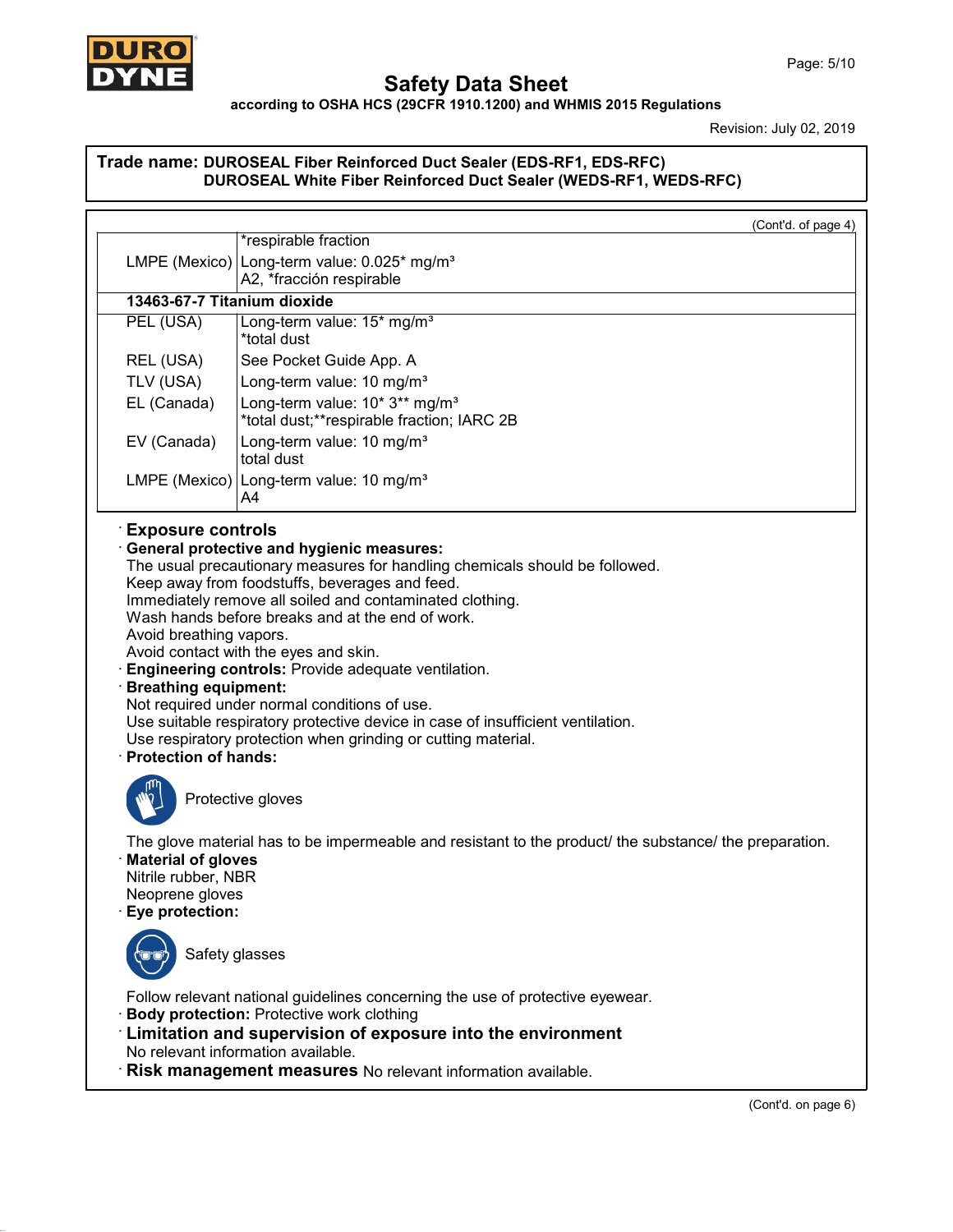

Revision: July 02,2019

### **Trade name: DUROSEAL Fiber Reinforced Duct Sealer (EDS-RF1, EDS-RFC) DUROSEAL White Fiber Reinforced Duct Sealer (WEDS-RF1, WEDS-RFC)**

(Cont'd. of page 5)

| 9 Physical and chemical properties                         |                                                                                                |
|------------------------------------------------------------|------------------------------------------------------------------------------------------------|
| Information on basic physical and chemical properties      |                                                                                                |
| · Appearance:                                              |                                                                                                |
| Form:                                                      | Liquid                                                                                         |
| Color:                                                     | According to product specification                                                             |
| · Odor:                                                    | Characteristic                                                                                 |
| · Odor threshold:                                          | Not determined.                                                                                |
| pH-value:                                                  | Not determined.                                                                                |
| · Melting point/Melting range:                             | Not determined.                                                                                |
| <b>Boiling point/Boiling range:</b>                        | Not determined.                                                                                |
| · Flash point:                                             | Not applicable.                                                                                |
| · Flammability (solid, gaseous):                           | Not applicable.                                                                                |
| · Auto-ignition temperature:                               | Not determined.                                                                                |
| <b>Decomposition temperature:</b>                          | Not determined.                                                                                |
| · Danger of explosion:                                     | Product is not explosive. However, formation of explosive air/<br>vapor mixtures are possible. |
| <b>Explosion limits</b>                                    |                                                                                                |
| Lower:                                                     | Not determined.                                                                                |
| Upper:                                                     | Not determined.                                                                                |
| · Oxidizing properties:                                    | Non-oxidizing.                                                                                 |
| · Vapor pressure:                                          | Not determined.                                                                                |
| · Density:                                                 |                                                                                                |
| <b>Relative density:</b>                                   | Not determined.                                                                                |
| Vapor density:                                             | Not determined.                                                                                |
| <b>Evaporation rate:</b>                                   | Not determined.                                                                                |
| · Solubility in / Miscibility with                         |                                                                                                |
| Water:                                                     | Not determined.                                                                                |
| · Partition coefficient (n-octanol/water): Not determined. |                                                                                                |
| · Viscosity                                                |                                                                                                |
| Dynamic:                                                   | Not determined.                                                                                |
| Kinematic:                                                 | Not determined.                                                                                |
| ⋅ VOC content:                                             | n                                                                                              |
| <b>Other information</b>                                   | No relevant information available.                                                             |

# **10 Stability and reactivity**

· **Reactivity:** No relevant information available.

· **Chemical stability:**

49.0.14

· **Thermal decomposition / conditions to be avoided:**

No decomposition if used and stored according to specifications.

(Cont'd. on page 7)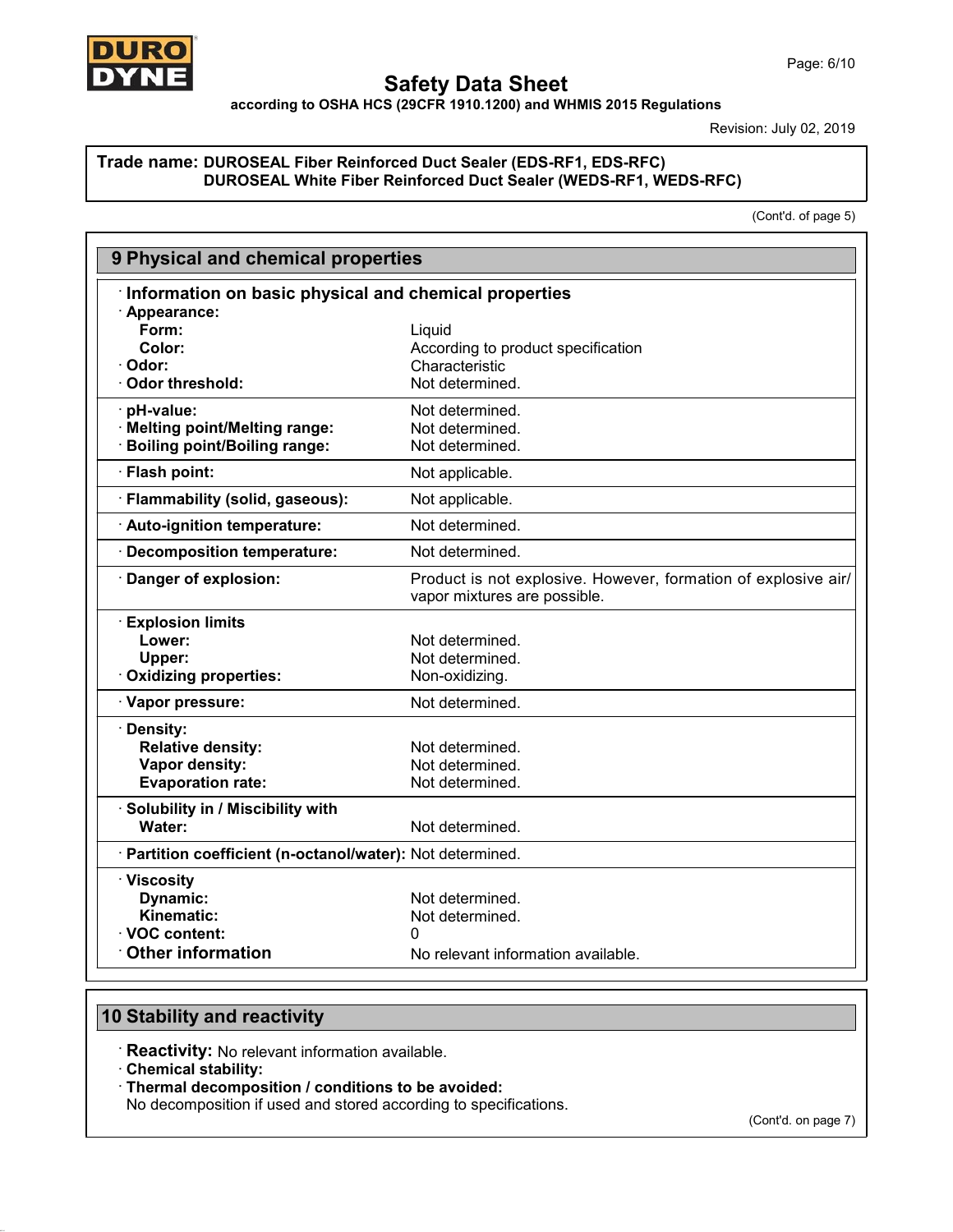

**according to OSHA HCS (29CFR 1910.1200) and WHMIS 2015 Regulations**

Revision: July 02,2019

### **Trade name: DUROSEAL Fiber Reinforced Duct Sealer (EDS-RF1, EDS-RFC) DUROSEAL White Fiber Reinforced Duct Sealer (WEDS-RF1, WEDS-RFC)**

(Cont'd. of page 6)

· **Possibility of hazardous reactions** Reacts with strong oxidizing agents.

· **Conditions to avoid** Excessive heat.

· **Incompatible materials** Oxidizers

### · **Hazardous decomposition products**

Under fire conditions only:

Carbon monoxide and carbon dioxide

# **11 Toxicological information**

### · **Information on toxicological effects**

· **Acute toxicity:** Based on available data, the classification criteria are not met.

· **LD/LC50 values that are relevant for classification:**

### **140-88-5 ethyl acrylate**

Oral LD50 800 mg/kg (rat)

Dermal | LD50 | 1834 mg/kg (rabbit)

Inhalative  $\lfloor$  LC50/4h $\rfloor$ 2180 mg/l (rat)

### · **Primary irritant effect:**

· **On the skin:** Irritant to skin and mucous membranes.

· **On the eye:** Causes eye irritation.

· **Sensitization:** Contains ethyl acrylate. May produce an allergic reaction.

· **IARC (International Agency for Research on Cancer):**

140-88-5 ethyl acrylate 2B

14808-60-7 Quartz 1

13463-67-7 Titanium dioxide 2B

### · **NTP (National Toxicology Program):**

14808-60-7 Quartz K

· **OSHA-Ca (Occupational Safety & Health Administration):**

None of the ingredients are listed.

· **Probable route(s) of exposure:**

- Ingestion.
- Eye contact.

Skin contact.

· **Germ cell mutagenicity:** Based on available data, the classification criteria are not met.

· **Carcinogenicity:** Suspected of causing cancer.

- · **Reproductive toxicity:** Based on available data, the classification criteria are not met.
- · **STOT-single exposure:** May cause respiratory irritation.
- · **STOT-repeated exposure:** Based on available data, the classification criteria are not met.

· **Aspiration hazard:** Based on available data, the classification criteria are not met.

# **12 Ecological information**

· **Toxicity**

49.0.14

· **Aquatic toxicity** No relevant information available.

(Cont'd. on page 8)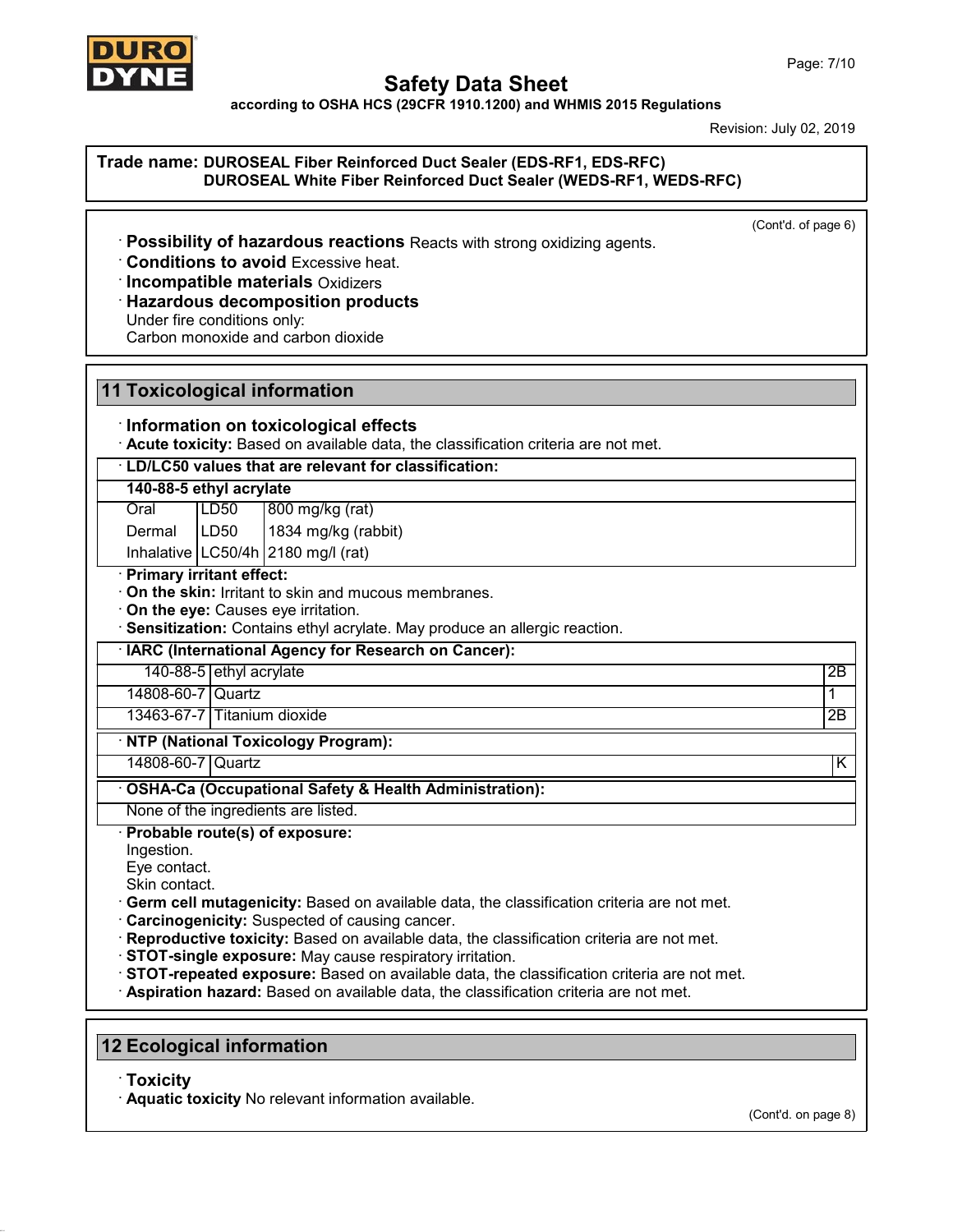

**according to OSHA HCS (29CFR 1910.1200) and WHMIS 2015 Regulations**

Revision: July 02,2019

### **Trade name: DUROSEAL Fiber Reinforced Duct Sealer (EDS-RF1, EDS-RFC) DUROSEAL White Fiber Reinforced Duct Sealer (WEDS-RF1, WEDS-RFC)**

(Cont'd. of page 7)

- · **Persistence and degradability** No relevant information available.
- · **Bioaccumulative potential:** No relevant information available.
- · **Mobility in soil:** No relevant information available.
- · **Additional ecological information**
- · **General notes:** Avoid release to the environment.
- · **Other adverse effects** No relevant information available.

# **13 Disposal considerations**

### · **Waste treatment methods**

### · **Recommendation:**

Can be disposed of with household garbage after solidification following consultation with the waste disposal facility operator and the pertinent authorities and adhering to the necessary technical regulations. The user of this material has the responsibility to dispose of unused material, residues and containers in compliance with all relevant local, state and federal laws and regulations regarding treatment, storage and disposal for hazardous and nonhazardous wastes.

### · **Uncleaned packagings**

· **Recommendation:** Disposal must be made according to official regulations.

| <b>14 Transport information</b>                                                   |                 |
|-----------------------------------------------------------------------------------|-----------------|
| · UN-Number<br>· DOT, ADR/RID/ADN, IMDG, IATA                                     | Not regulated.  |
| UN proper shipping name<br>· DOT, ADR/RID/ADN, IMDG, IATA                         | Not regulated.  |
| Transport hazard class(es)                                                        |                 |
| · DOT, ADR/RID/ADN, IMDG, IATA<br>· Class                                         | Not regulated.  |
| · Packing group<br>· DOT, ADR/RID/ADN, IMDG, IATA                                 | Not regulated.  |
| ∴ Environmental hazards<br>· Marine pollutant:                                    | No.             |
| <b>Special precautions for user</b>                                               | Not applicable. |
| Transport in bulk according to Annex II of<br><b>MARPOL73/78 and the IBC Code</b> | Not applicable. |

# **15 Regulatory information**

49.0.14

· **Safety, health and environmental regulations/legislation specific for the substance or mixture**

(Cont'd. on page 9)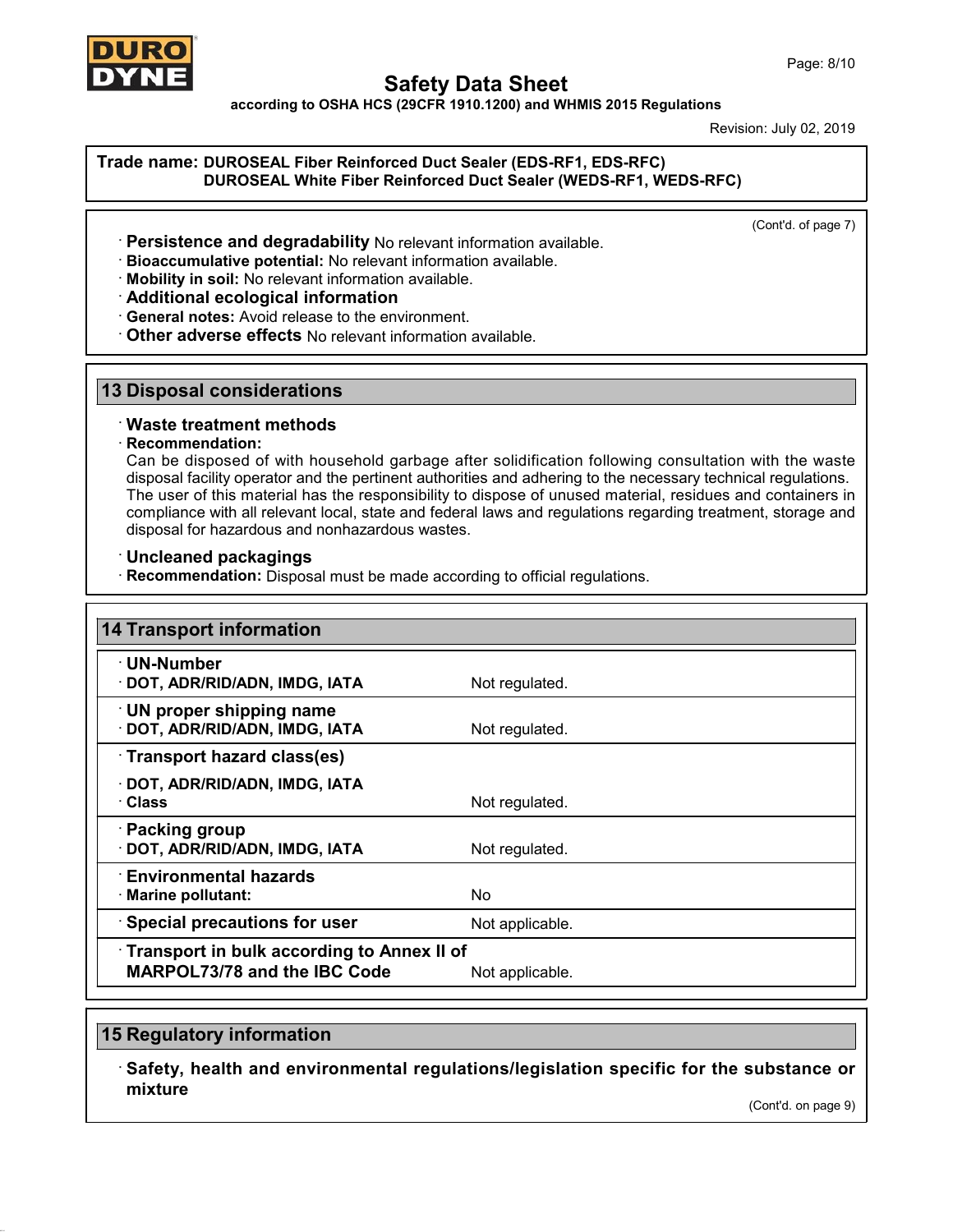

**according to OSHA HCS (29CFR 1910.1200) and WHMIS 2015 Regulations**

Revision: July 02, 2019

### **Trade name: DUROSEAL Fiber Reinforced Duct Sealer (EDS-RF1, EDS-RFC) DUROSEAL White Fiber Reinforced Duct Sealer (WEDS-RF1, WEDS-RFC)**

| · United States (USA)                                        | (Cont'd. of page 8) |
|--------------------------------------------------------------|---------------------|
| · SARA                                                       |                     |
| · Section 302 (extremely hazardous substances):              |                     |
| None of the ingredients are listed.                          |                     |
| · Section 355 (extremely hazardous substances):              |                     |
| None of the ingredients are listed.                          |                     |
| Section 313 (Specific toxic chemical listings):              |                     |
| 140-88-5 ethyl acrylate                                      |                     |
| <b>TSCA (Toxic Substances Control Act)</b>                   |                     |
| All ingredients are listed or exempt.                        |                     |
| · Proposition 65 (California)                                |                     |
| Chemicals known to cause cancer:                             |                     |
| 140-88-5 ethyl acrylate                                      |                     |
| 14808-60-7 Quartz                                            |                     |
| 13463-67-7 Titanium dioxide                                  |                     |
| Chemicals known to cause developmental toxicity for females: |                     |
| None of the ingredients are listed.                          |                     |
| Chemicals known to cause developmental toxicity for males:   |                     |
| None of the ingredients are listed.                          |                     |
| Chemicals known to cause developmental toxicity:             |                     |
| None of the ingredients are listed.                          |                     |
| <b>EPA (Environmental Protection Agency):</b>                |                     |
| None of the ingredients are listed.                          |                     |
| · IARC (International Agency for Research on Cancer):        |                     |
| 140-88-5 ethyl acrylate                                      | $\overline{2B}$     |
| 14808-60-7 Quartz                                            | 1                   |
| 13463-67-7 Titanium dioxide                                  | $\overline{2B}$     |
| <b>Canadian Domestic Substances List (DSL):</b>              |                     |
| All ingredients are listed or exempt.                        |                     |

# **16 Other information**

This information is based on our present knowledge. However, this shall not constitute a guarantee for any specific product features and shall not establish a legally valid contractual relationship.

#### · **Abbreviations and acronyms:**

ADR: European Agreement concerning the International Carriage of Dangerous Goods by Road

- IMDG: International Maritime Code for Dangerous Goods
- DOT: US Department of Transportation

IATA: International Air Transport Association

CAS: Chemical Abstracts Service (division of the American Chemical Society)

LC50: Lethal concentration, 50 percent

LD50: Lethal dose, 50 percent

49.0.14

OSHA: Occupational Safety & Health Administration

(Cont'd. on page 10)